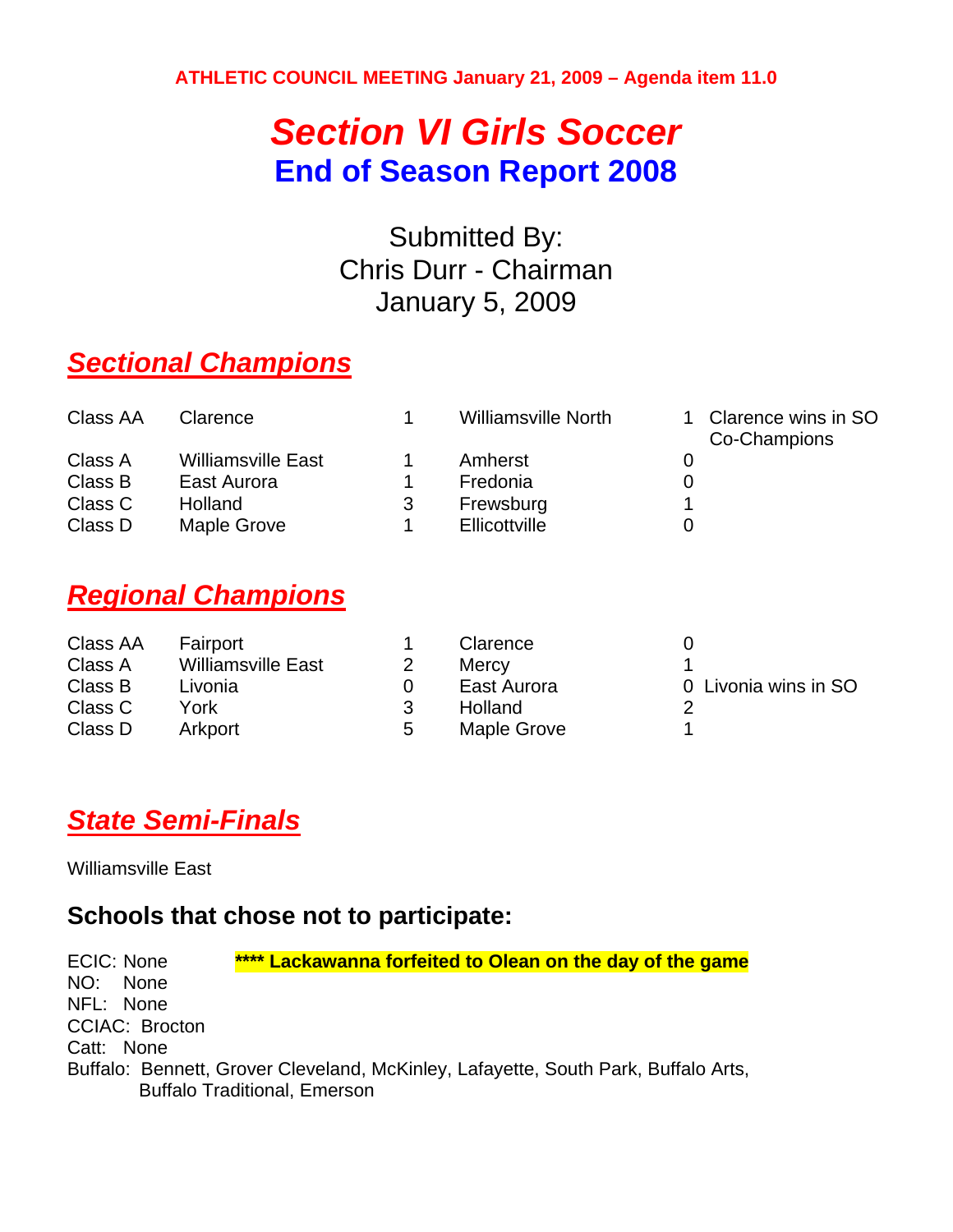#### *Section VI Girl's Soccer Playoffs by Class*

|     | <b>CLASS</b>        | AA            |                |                |                |
|-----|---------------------|---------------|----------------|----------------|----------------|
|     |                     |               | <b>OVERALL</b> |                |                |
|     |                     |               | <b>RECORD</b>  | <b>RECORD</b>  |                |
|     | <b>SCHOOL</b>       | <b>LEAGUE</b> | <b>WINS</b>    | <b>LOSSES</b>  | TIES           |
|     |                     |               |                |                |                |
| #1  | Clarence            | <b>ECIC</b>   | 13             | $\overline{2}$ | 1              |
| #2  | Ken West            | <b>NFL</b>    | 14             |                | 3              |
| #3  | Wmsvl North         | <b>ECIC</b>   | 12             | 4              | 1              |
| #4  | <b>Orchard Park</b> | <b>ECIC</b>   | 8              | 6              | $\overline{2}$ |
| #5  | North Tonawanda     | <b>NFL</b>    | 11             | 6              | 1              |
| #6  | Niagara Wheatfield  | <b>NFL</b>    |                | 8              | 3              |
| #7  | Lancaster           | <b>ECIC</b>   | 5              | 11             | 1              |
| #8  | West Seneca West    | <b>ECIC</b>   | 4              | 10             | 2              |
| #9  | Jamestown           | <b>ECIC</b>   | 6              | 8              | 4              |
| #10 | Lockport            | <b>NFL</b>    | 5              | 14             | 0              |
| #11 | Frontier            | <b>ECIC</b>   | 4              | 11             | 0              |
| #12 | Niagara falls       | <b>NFL</b>    | 2              | 16             | 0              |

|     | <b>CLASS</b>        | A             |                                 |                |             |
|-----|---------------------|---------------|---------------------------------|----------------|-------------|
|     |                     |               | <b>OVERALL</b><br><b>RECORD</b> | <b>RECORD</b>  |             |
|     | <b>SCHOOL</b>       | <b>LEAGUE</b> | <b>WINS</b>                     | <b>LOSSES</b>  | <b>TIES</b> |
| #1  | <b>Wmsvl East</b>   | <b>ECIC</b>   | 16                              | 1              | 1           |
| #2  | <b>Grand Island</b> | <b>NFL</b>    | 12                              | 3              | 3           |
| #3  | Amherst             | <b>ECIC</b>   | 14                              | 4              | 0           |
| #4  | Starpoint           | <b>ECIC</b>   | 15                              | $\overline{2}$ | 1           |
| #5  | Lew-Port            | <b>NFL</b>    | 11                              | 4              | 1           |
| #6  | Albion              | <b>NO</b>     | 13                              | 5              | $\mathbf 0$ |
| #7  | Iroquois            | <b>ECIC</b>   | 11                              | 6              | 0           |
| #8  | Hamburg             | <b>ECIC</b>   | 11                              | 6              | 0           |
| #9  | Pioneer             | <b>ECIC</b>   | 9                               | $\overline{7}$ | 1           |
| #10 | <b>Wmsvl South</b>  | <b>ECIC</b>   | $\overline{7}$                  | 8              | 1           |
| #11 | Depew               | <b>ECIC</b>   | 11                              | 6              | 1           |
| #12 | West Seneca east    | <b>ECIC</b>   | $\overline{7}$                  | 8              | 1           |
| #13 | Kenmore East        | <b>NFL</b>    | 3                               | 14             | 0           |
| #14 | Sweet Home          | <b>ECIC</b>   | $\overline{2}$                  | 13             | 3           |
| #15 | Maryvale            | <b>ECIC</b>   | $\overline{2}$                  | 15             | 0           |
| #16 | Lake Shore          | <b>ECIC</b>   | 1                               | 13             | 1           |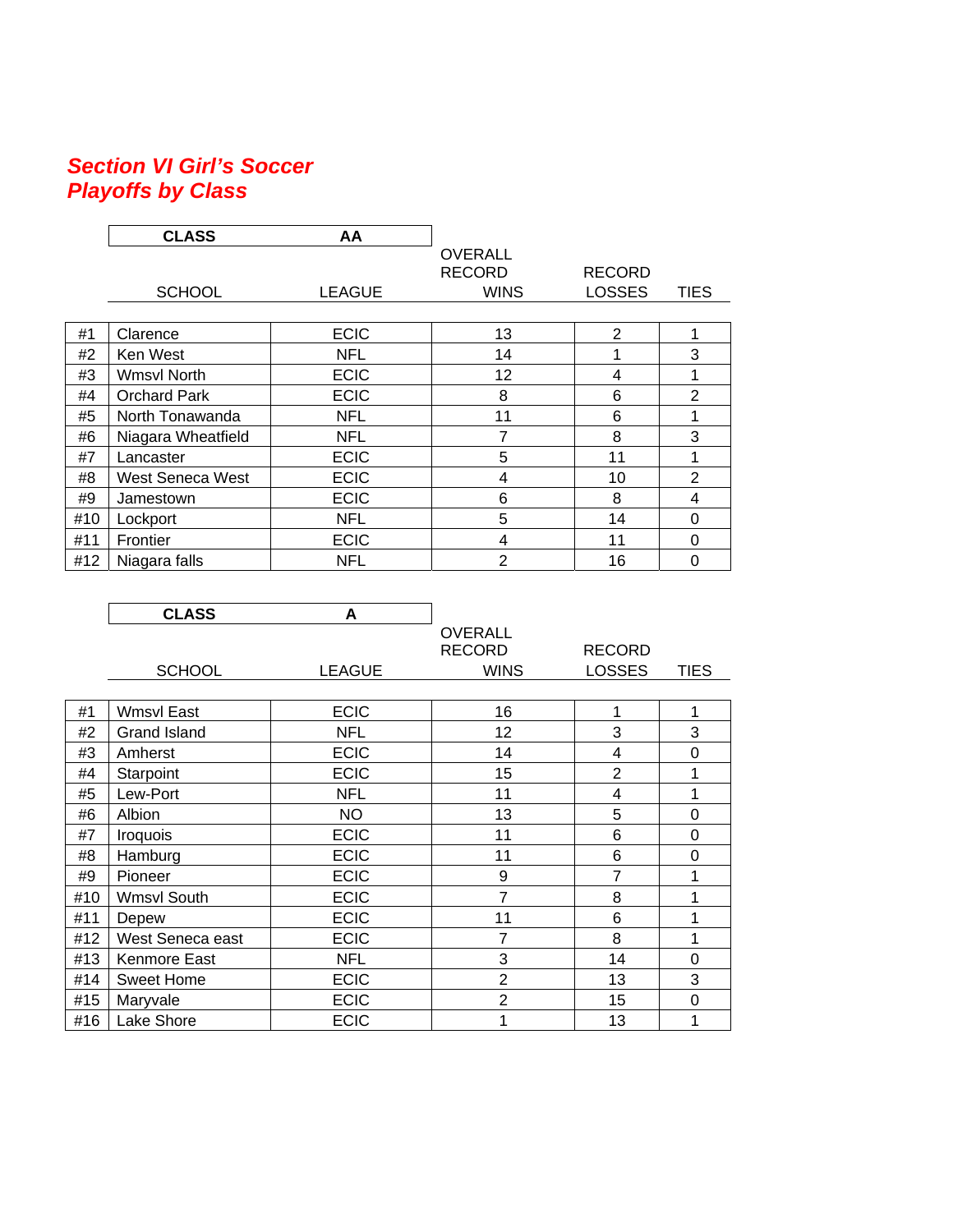|     | <b>CLASS</b>            | B              |                |                 |                |
|-----|-------------------------|----------------|----------------|-----------------|----------------|
|     |                         |                | <b>OVERALL</b> |                 |                |
|     |                         |                | <b>RECORD</b>  | <b>RECORD</b>   |                |
|     | <b>SCHOOL</b>           | <b>LEAGUE</b>  | <b>WINS</b>    | <b>LOSSES</b>   | <b>TIES</b>    |
|     |                         |                |                |                 |                |
| #1  | <b>City Honors</b>      | <b>Buffalo</b> | 8              | 1               | $\overline{2}$ |
| #2  | East Aurora             | <b>ECIC</b>    | 13             | 3               | 1              |
| #3  | Falconer                | <b>CCAA</b>    | 13             | 1               | $\mathbf 0$    |
| #4  | Akron                   | <b>NO</b>      | 11             | 6               | 1              |
| #5  | Fredonia                | <b>CCAA</b>    | 14             | $\overline{2}$  | 0              |
| #6  | Alleghany-<br>Limestone | <b>CCAA</b>    | 12             | 5               | 1              |
| #7  | Wilson                  | <b>NO</b>      | 11             | 6               | 1              |
| #8  | Alden                   | <b>ECIC</b>    | 12             | 5               | $\mathbf 0$    |
| #9  | Medina                  | <b>NO</b>      | $\overline{7}$ | 9               | 1              |
| #10 | Eden                    | <b>ECIC</b>    | 11             | $6\phantom{1}6$ | 1              |
| #11 | Tonawanda               | <b>ECIC</b>    | 6              | 9               | 1              |
| #12 | Southwestern            | <b>CCAA</b>    | 8              | 8               | 1              |
| #13 | Newfane                 | <b>NO</b>      | 5              | 10              | 1              |
| #14 | Olean                   | <b>CCAA</b>    | 3              | 14              | 1              |
| #15 | Springville             | <b>ECIC</b>    | $\overline{2}$ | 15              | $\mathbf 0$    |
| #16 | <b>JFKennedy</b>        | <b>ECIC</b>    | $\overline{2}$ | 13              | $\mathbf 0$    |
| #17 | Roy-Hart                | <b>NO</b>      | 3              | 13              | $\mathbf 0$    |
| #18 | <b>Dunkirk</b>          | <b>CCAA</b>    | $\overline{2}$ | 12              | 1              |
| #19 | Lackawanna              | <b>ECIC</b>    | 0              | 13              | $\overline{0}$ |

|     | <b>CLASS</b>       | C              |                |               |                |
|-----|--------------------|----------------|----------------|---------------|----------------|
|     |                    |                | <b>OVERALL</b> |               |                |
|     |                    |                | <b>RECORD</b>  | <b>RECORD</b> |                |
|     | <b>SCHOOL</b>      | <b>LEAGUE</b>  | <b>WINS</b>    | <b>LOSSES</b> | <b>TIES</b>    |
|     |                    |                |                |               |                |
| #1  | Frewsburg          | <b>CCAA</b>    | 13             | 3             | 0              |
| #2  | Holland            | <b>ECIC</b>    | 14             | 3             | 0              |
| #3  | DaVinci            | <b>Buffalo</b> | 7              | 3             | 0              |
| #4  | Randolph           | <b>CCAA</b>    | 13             | 3             | 2              |
| #5  | Portville          | <b>CCAA</b>    | 11             | 3             | 3              |
| #6  | Westfield          | <b>CCAA</b>    | 12             | 5             | 0              |
| #7  | Franklinville      | <b>CCAA</b>    | 6              | 10            | $\overline{2}$ |
| #8  | Cassadaga Valley   | <b>CCAA</b>    | 7              | 9             | 1              |
| #9  | Chautauqua Lake    | <b>CCAA</b>    | 3              | 11            | 1              |
| #10 | Salamanca          | <b>CCAA</b>    | 3              | 11            | 1              |
| #11 | Catt/Little Valley | <b>CCAA</b>    | 3              | 10            | 3              |
| #12 | <b>Barker</b>      | <b>NO</b>      | 0              | 16            | 0              |